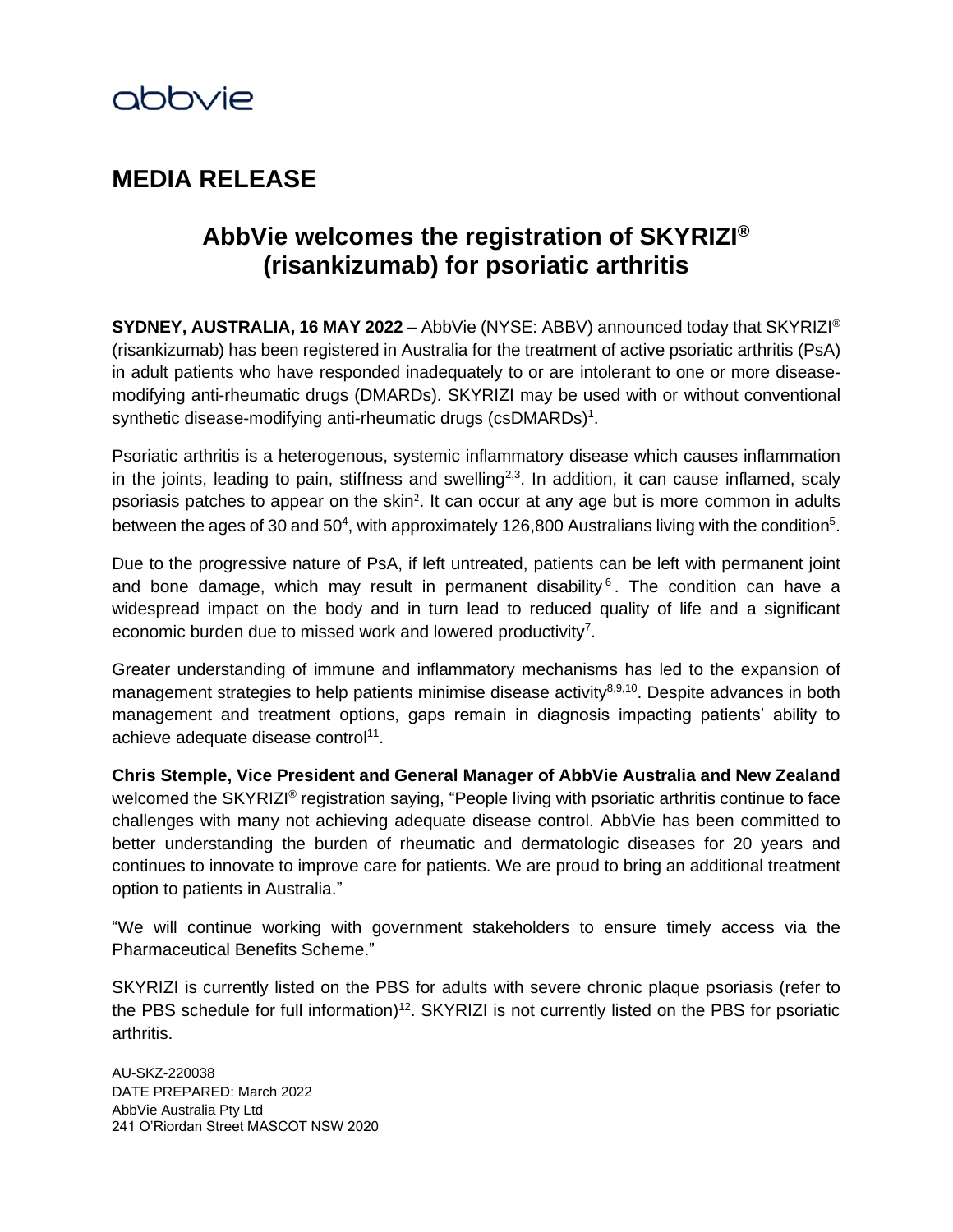# **About SKYRIZI® (Risankizumab)<sup>1</sup>**

SKYRIZI is an interleukin 23 (IL-23) inhibitor and is indicated for the treatment of moderate to severe plaque psoriasis in adults (18 years or older) who are candidates for phototherapy or s[y](#page-0-0)stemic therapy<sup>1</sup>. SKYRIZI is also indicated for the treatment of active psoriatic arthritis in adult patients who have responded inadequately to or are intolerant to one or more disease-modifying anti-rheumatic drugs (DMARDs[\)](#page-0-0)<sup>1</sup>.

## **Important Safety Information**<sup>1,13</sup>

In patients with a chronic infection or a history of recurrent infection, the risks and benefits should be considered prior to prescribing SKYRIZI. Patients should be instructed to seek medical advice if signs or symptoms of clinically important infection occur. If a patient develops such an infection or is not responding to standard therapy for the infection, the patient should be closely monitored and SKYRIZI should not be administered until the infection resolves.

Prior to initiating treatment with SKYRIZI, patients should be evaluated for TB infection. SKYRIZI must not be given to patients with active TB. Patients receiving SKYRIZI should be monitored for signs and symptoms of active TB. Anti-TB therapy should be considered prior to initiating SKYRIZI in patients with a past history of latent or active TB in whom an adequate course of treatment cannot be confirmed.

Prior to initiating therapy with SKYRIZI, completion of all appropriate immunisations should be considered according to current immunisation guidelines. SKYRIZI should not be used with live vaccines.

If a serious hypersensitivity reaction occurs, administration of risankizumab should be discontinued immediately and appropriate therapy initiated.

Common side effects include upper respiratory infections with symptoms such as a sore throat and stuffy nose, feeling tired, fungal skin infection, injection site reactions, headache, small raised red bumps on the skin.

Please review the Consumer Medicines Information [here](https://www.ebs.tga.gov.au/ebs/picmi/picmirepository.nsf/pdf?OpenAgent&id=CP-2019-CMI-01703-1) (for consumers) or the Product Information [here](http://www.medicines.org.au/files/vepskyri.pdf) (for healthcare professionals) for further safety information on SKYRIZI.

#### **ENDS**

#### **About AbbVie in Australia**

AbbVie's mission is to discover and deliver innovative medicines that solve serious health issues today and address the medical challenges of tomorrow. We strive to have a remarkable impact on people's lives across several key therapeutic areas: immunology, oncology, neuroscience, eye care, virology, in addition to products and services across its Allergan Aesthetics portfolio.

For more information about AbbVie, please visit us at [www.abbvie.com.au.](http://www.abbvie.com.au/) Follow [@abbvie\\_](http://twitter.com/abbvie_au)AU on Twitter, [Facebook,](https://www.facebook.com/abbvieaustralia) [Instagram](https://www.instagram.com/abbvieaustralia/) or our [LinkedIn](http://www.linkedin.com/company/abbvie) page.

## **Media Enquiries:**

Clara Hinds Senior Communications and Patient Relations Manager +61 (0)479 188 228 [Clara.hinds@abbvie.com](mailto:Clara.hinds@abbvie.com)